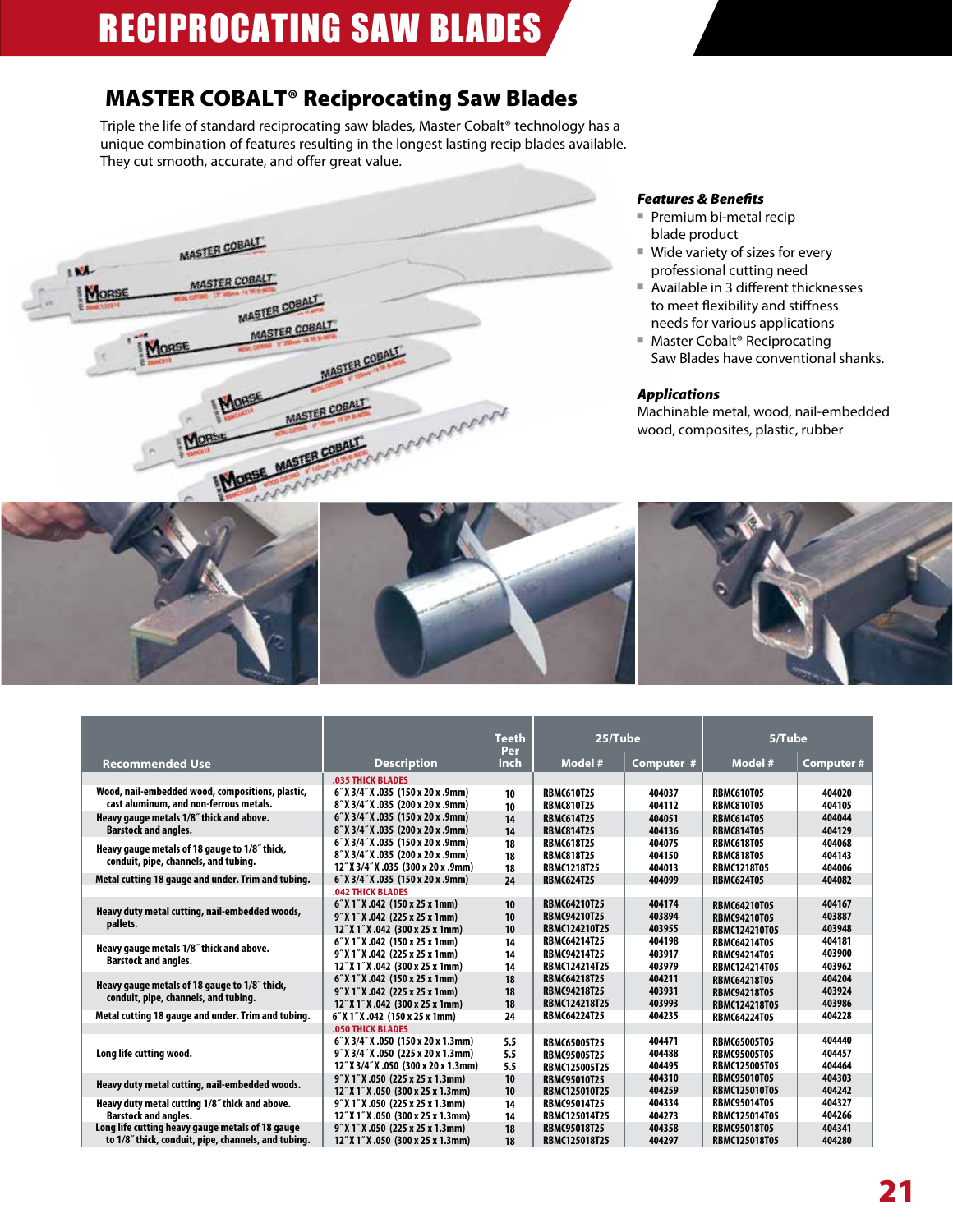## Bi-Metal Reciprocating Saw Blades

Extra-tough, professional quality bi-metal recip blades are available in a wide variety of lengths. Over the years we have developed and refined a special manufacturing process designed to lengthen blade life and guarantee quality.

### *Features & Benefits*

- Fits all popular reciprocating saw machines
- 8% Cobalt edge offers more wear resistance
- Matrix II cutting edge has shock resistance for teeth to resist strippage
- Available in a wide variety of lengths and thicknesses

#### *Applications*

Machinable metal, wood, nail-embedded wood, composites, rubber, plastic, plaster, and other common building materials



|                                                                                                                | Length X Width X<br>Thickness                                                                              |                                                                                                       | Teeth                            |                      |
|----------------------------------------------------------------------------------------------------------------|------------------------------------------------------------------------------------------------------------|-------------------------------------------------------------------------------------------------------|----------------------------------|----------------------|
| <b>Application</b>                                                                                             | <b>Inches</b>                                                                                              | mm                                                                                                    | Per<br>Inch                      | <b>Blade Profile</b> |
| Wood, nail-embedded wood,<br>all composition material.                                                         | 6 X 3/4 X .035                                                                                             | 150 X 20 X .9                                                                                         | 6                                | $\sqrt{\circ}$       |
| <b>Demolition, nail-embedded</b><br>wood, all wood                                                             | 12 X 3/4 X .050                                                                                            | 300 X 20 X 1.3                                                                                        | 2/3                              |                      |
| General rough-in, all woods,<br>nail-embedded woods.                                                           | 6 X 3/4 X .035<br>9 X 3/4 X .035<br>12 X 3/4 X .035<br>6 X 3/4 X .050<br>9 X 3/4 X .050<br>12 X 3/4 X .050 | 150 X 20 X .9<br>225 X 20 X .9<br>300 X 20 X .9<br>150 X 20 X 1.3<br>225 X 20 X 1.3<br>300 X 20 X 1.3 | 6<br>6<br>6<br>6<br>6<br>6       | $\sqrt{\circ}$       |
| General rough-in, all woods,<br>nail-embedded woods.                                                           | 12 X 3/4 X .050<br>6 X 3/4 X .050                                                                          | 300 X 20 X 1.3<br>150 X 20 X 1.3                                                                      | 5/8<br>5/8                       | $\sqrt{2}$           |
| Wood, nail-embedded wood,<br>all composition material.                                                         | 12 X 3/4 X .050<br>6 X 3/4 X .035                                                                          | 300 X 20 X 1.3<br>150 X 20 X .9                                                                       | 5/8<br>5/8                       |                      |
| General purpose, metal cutting,<br>nail-embedded woods.                                                        | 8 X 3/4 X .050                                                                                             | 200 x 20 x 1.3                                                                                        | 8/12                             | ەكے                  |
| General purpose, metal cutting,<br>nail-embedded woods.                                                        | 12 X 3/4 X .050<br>12 X 3/4 X .035                                                                         | 300 X 20 X 1.3<br>300 X 20 X .9                                                                       | 8/12<br>10/14                    |                      |
| Heavy duty metal cutting,                                                                                      | 6 X 3/4 X .050                                                                                             | 150 X 20 X 1.3                                                                                        | 10/14                            | $\sqrt{\circ}$       |
| nail-embedded woods.<br>General rough-in, all woods,<br>nail embedded woods.                                   | 12 X 3/4 X .050                                                                                            | 300 X 20 X 1.3                                                                                        | 10/14                            |                      |
| Heavy gauge metal,<br>rubber & fiber, nail-<br>embedded wood.                                                  | 4 X 3/4 X .035                                                                                             | 100 X 20 X .9                                                                                         | 10/14                            |                      |
| Wood, nail-embedded wood,<br>compositions, plastic,<br>metals 1/8" and above.                                  | 6 X 3/4 X .035                                                                                             | 150 X 20 X .9                                                                                         | 10/14                            |                      |
| Heavy duty wood/metal cutting.<br>General purpose, metal cutting,<br>nail-embedded woods.                      | 6 X 3/4 X .050<br>8 X 3/4 X .035                                                                           | 150 X 20 X 1.3<br>200 X 20 X .9                                                                       | 10/14<br>10/14                   |                      |
| Heavy duty metal cutting,<br>nail-embedded woods.                                                              | 12 X 3/4 X .050                                                                                            | 300 X 20 X 1.3                                                                                        | 10/14                            | $\sqrt{\circ}$       |
| For soil pipe.<br>Wood, nail-embedded wood,<br>compositions, plastic,<br>cast aluminum.<br>non-ferrous metals. | 8 X 3/4 X .050<br>6 X 3/4 X .035<br>12 X 3/4 X .035                                                        | 200 X 20 X 1.3<br>150 X 20 X .9<br>300 X 20 X .9                                                      | 10/14<br>10<br>10                |                      |
| All woods, composition<br>materials, plastic, nail-<br>embedded wood, cast<br>aluminum, light-gauge<br>metals. | 8 X 3/4 X .035<br>10 X 3/4 X .035                                                                          | 200 X 20 X .9<br>250 X 20 X .9                                                                        | 10<br>10                         |                      |
| Heavy duty metal cutting,<br>nail-embedded woods.                                                              | 6 X 3/4 X .050                                                                                             | 150 X 20 X 1.3                                                                                        | 10                               |                      |
| <b>Heavy gauge metals</b><br>1/8" thick and above.<br><b>Barstock and angles.</b>                              | 4 X 3/4 X .035<br>6 X 3/4 X .035<br>8 X 3/4 X .035<br>9 X 3/4 X .035<br>12 X 3/4 X .035                    | 100 X 20 X .9<br>150 X 20 X .9<br>200 X 20 X .9<br>225 X 20 X .9<br>300 X 20 X .9                     | 14<br>14<br>14<br>14<br>14       | $\sqrt{\circ}$       |
| Heavy duty metal cutting<br>1/8" thick and above.                                                              | 6 X 3/4 X .050                                                                                             | 150 X 20 X 1.3                                                                                        | 14                               |                      |
| Heavy gauge metals of 18 gauge<br>to 1/8" thick, conduit, pipe,<br>channels, and tubing.                       | 4 X 3/4 X .035<br>6 X 3/4 X .035<br>8 X 3/4 X .035<br>9 X 3/4 X .035<br>10 X 3/4 X .035<br>12 X 3/4 X .035 | 100 X 20 X .9<br>150 X 20 X .9<br>200 X 20 X .9<br>225 X 20 X.9<br>250 X 20 X .9<br>300 X 20 X .9     | 18<br>18<br>18<br>18<br>18<br>18 | $\sqrt{\circ}$       |
| <b>Heavy duty metal cutting</b><br>18 gauge to 1/8" thick.                                                     | 6 X 3/4 X .050                                                                                             | 150 X 20 X 1.3                                                                                        | 18                               |                      |
| Metal cutting 18 gauge<br>and under. Trim and tubing.<br>Galvanized pipe<br>under 18 gauge.                    | 4 X 3/4 X .035<br>6 X 3/4 X .035                                                                           | 100 X 20 X .9<br>150 X 20 X .9                                                                        | 24<br>24                         | ەك                   |
| Plaster with metal lath,<br>plasterboard, sheet<br>rock, plaster walls.                                        | 6 X 3/4 X .035                                                                                             | 150 X 20 X .9                                                                                         | 6                                | ِہ∫                  |
| General rough-in scroll cuts,<br>all woods, nail-embedded<br>woods.                                            | 6 X 7/16 X .050                                                                                            | 150 X 11 X 1.3                                                                                        | 6                                | Jo                   |
| Scroll cuts in wood and cast<br>aluminum, non-ferrous metals.                                                  | 3 X 5/16 X .035                                                                                            | 75 X 6 X .9                                                                                           | 18                               |                      |
|                                                                                                                |                                                                                                            |                                                                                                       |                                  |                      |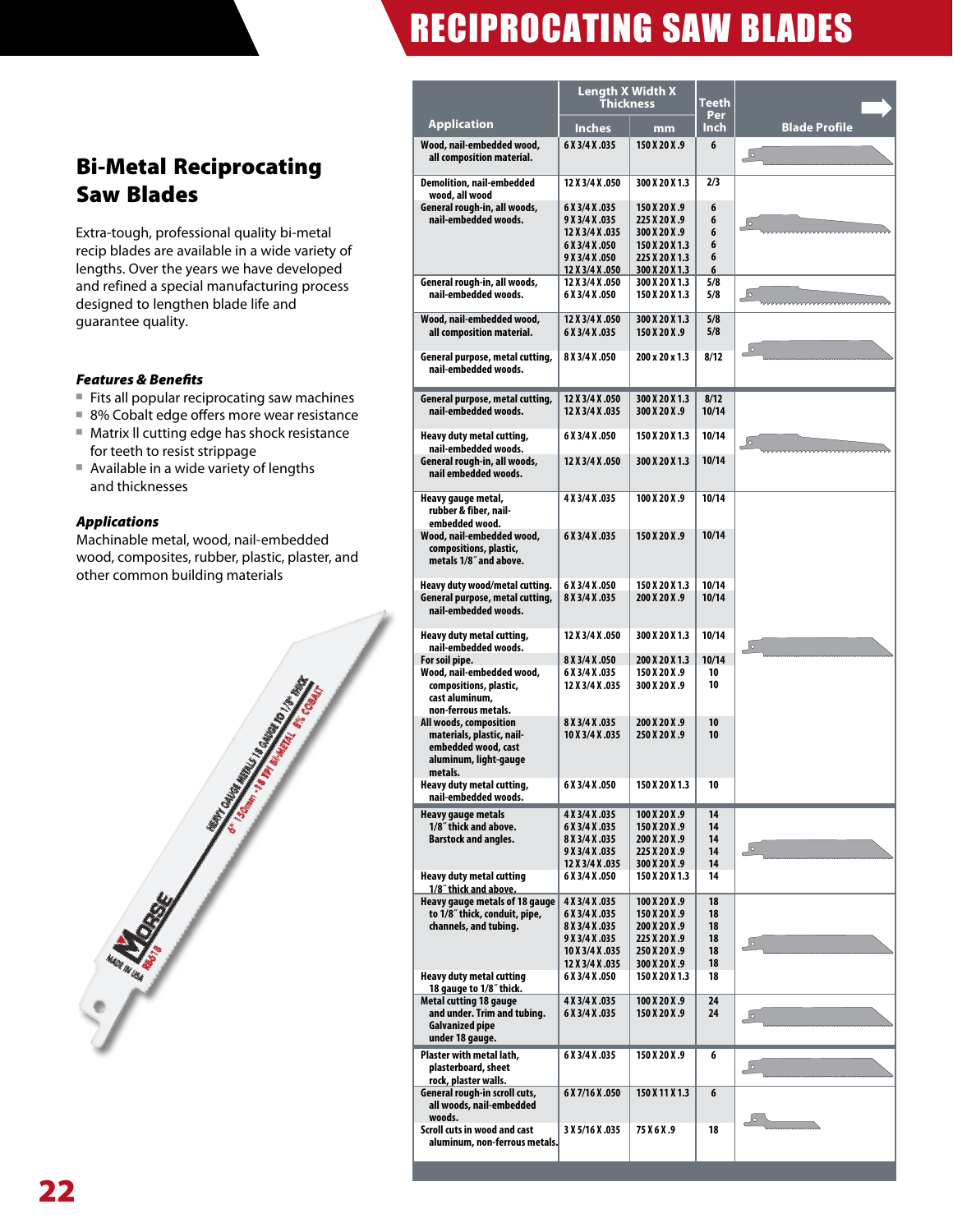| 50/Tube                                                                                             |                                                                    | 25/Tube                                               |                                      | 15/Tube         |            | 5/Tube                                                                                                     |                                                          | 2/Card<br><b>5/Standard Pk</b>       |                            |
|-----------------------------------------------------------------------------------------------------|--------------------------------------------------------------------|-------------------------------------------------------|--------------------------------------|-----------------|------------|------------------------------------------------------------------------------------------------------------|----------------------------------------------------------|--------------------------------------|----------------------------|
| Model #                                                                                             | Computer #                                                         | Model #                                               | Computer #                           | Model #         | Computer # | Model #                                                                                                    | Computer #                                               | Model #                              | Computer #                 |
| <b>RB606STT50</b>                                                                                   | 402125                                                             |                                                       |                                      |                 |            | <b>RB606STT05</b>                                                                                          | 402132                                                   | <b>RB606STC2</b>                     | 397261                     |
| RB125023T50                                                                                         | 401616                                                             |                                                       |                                      |                 |            | RB125023T05                                                                                                | 401593                                                   |                                      |                            |
| RB63506T50<br>RB93506T50<br>RB123506T50<br>RB65006T50<br>RB95006T50<br>RB125006T50<br>RB125058T50   | 400183<br>400169<br>400145<br>402057<br>402033<br>402149<br>398442 | RB63506T25<br>RB65006T25<br>RB95006T25<br>RB125006T25 | 398718<br>398732<br>398794<br>398633 | RB63506T15      | 398404     | RB63506T05<br>RB93506T05<br>RB123506T05<br>RB65006T05<br>RB95006T05<br>RB125006T05                         | 400190<br>400176<br>400152<br>402040<br>402026<br>402156 | RB65006C2<br>RB95006C2<br>RB125006C* | 397339<br>397391<br>402286 |
| RB65058T50                                                                                          | 398503                                                             |                                                       |                                      |                 |            | RB65058T05                                                                                                 | 398510                                                   |                                      |                            |
| <b>RB658T50</b>                                                                                     | 398558                                                             |                                                       |                                      |                 |            | RB125058STT05                                                                                              | 398473                                                   |                                      |                            |
| RB850812T50                                                                                         | 400947                                                             |                                                       |                                      |                 |            | RB850812T05                                                                                                | 400930                                                   |                                      |                            |
| RB1250812T50<br>RB121014T50                                                                         | 400923<br>400107                                                   |                                                       |                                      |                 |            | RB1250812T05<br>RB121014T05                                                                                | 400916<br>400114                                         |                                      |                            |
| RB6501014TT50                                                                                       | 398534                                                             |                                                       |                                      |                 |            | RB6501014TT05                                                                                              | 398541                                                   |                                      |                            |
| RB12501014T50                                                                                       | 402088                                                             | RB12501014T25                                         | 398640                               |                 |            | RB12501014T05                                                                                              | 402095                                                   | RB12501014C*                         | 402248                     |
| RB41014T50                                                                                          | 402606                                                             |                                                       |                                      |                 |            | RB41014T05                                                                                                 | 402613                                                   |                                      |                            |
| RB61014T50                                                                                          | 402019                                                             |                                                       |                                      |                 |            | RB61014T05                                                                                                 | 402002                                                   |                                      |                            |
| RB6501014T50<br>RB81014T50                                                                          | 399227<br>402101                                                   | RB81014T25                                            | 398756                               | RB81014T15      | 398411     | RB6501014T05<br>RB81014T05                                                                                 | 399234<br>402118                                         | RB6501014C2<br>RB81014C2             | 397360<br>397407           |
| RB12501014STT50                                                                                     | 398428                                                             |                                                       |                                      |                 |            | RB12501014STT05                                                                                            | 398435                                                   |                                      |                            |
| RB8501014T50<br><b>RB610T50</b><br>RB1210T50                                                        | 402064<br>400381<br>400244                                         | <b>RB610T25</b>                                       | 398664                               |                 |            | RB8501014T05<br><b>RB610T05</b><br>RB1210T05                                                               | 402071<br>400398<br>400251                               | RB8501014C2<br><b>RB610C2</b>        | 397384<br>397285           |
| <b>RB810T50</b><br><b>RB1010T50</b>                                                                 | 400466<br>402569                                                   | <b>RB810T25</b>                                       | 398749                               |                 |            | <b>RB810T05</b><br><b>RB1010T05</b>                                                                        | 400473<br>402576                                         |                                      |                            |
| <b>RB65010T50</b>                                                                                   | 399593                                                             |                                                       |                                      |                 |            | <b>RB65010T05</b>                                                                                          | 399609                                                   |                                      |                            |
| <b>RB414T50</b><br><b>RB614T50</b><br><b>RB814T50</b><br><b>RB914T50</b><br>RB1214T50<br>RB65014T50 | 400220<br>400404<br>400480<br>400992<br>400121<br>399616           | <b>RB614T25</b><br><b>RB814T25</b>                    | 398671<br>398763                     | <b>RB614T15</b> | 398381     | <b>RB414T05</b><br><b>RB614T05</b><br><b>RB814T05</b><br><b>RB914T05</b><br><b>RB1214T05</b><br>RB65014T05 | 400237<br>400411<br>400497<br>400985<br>400138<br>399623 | <b>RB614C2</b><br><b>RB814C2</b>     | 397308<br>397377           |
| <b>RB418T50</b><br><b>RB618T50</b><br><b>RB818T50</b><br><b>RB918T50</b><br><b>RB1018T50</b>        | 400268<br>400428<br>402583<br>401012<br>398480                     | <b>RB618T25</b><br><b>RB818T25</b>                    | 398688<br>398770                     | <b>RB618T15</b> | 398398     | <b>RB418T05</b><br><b>RB618T05</b><br><b>RB818T05</b><br><b>RB918T05</b><br><b>RB1018T05</b>               | 400275<br>400435<br>402590<br>401005<br>398497           | <b>RB418C2</b><br><b>RB618C2</b>     | 397247<br>397315           |
| <b>RB1218T50</b><br>RB65018T50                                                                      | 400206<br>399630                                                   | RB1218T25                                             | 398619                               |                 |            | RB1218T05<br>RB65018T05                                                                                    | 400213<br>399647                                         |                                      |                            |
| <b>RB424T50</b><br><b>RB624T50</b>                                                                  | 400305<br>400442                                                   | <b>RB624T25</b>                                       | 398701                               |                 |            | <b>RB424T05</b><br><b>RB624T05</b>                                                                         | 400312<br>400459                                         | <b>RB624C2</b>                       | 397322                     |
| <b>RB606PT50</b>                                                                                    | 400343                                                             |                                                       |                                      |                 |            | <b>RB606PT05</b>                                                                                           | 400350                                                   |                                      |                            |
| RB65006CT50                                                                                         | 399500                                                             |                                                       |                                      |                 |            | RB65006CT05                                                                                                | 399517                                                   |                                      |                            |
| <b>RB318ST50</b>                                                                                    | 401982                                                             |                                                       |                                      |                 |            | <b>RB318ST05</b>                                                                                           | 401999                                                   |                                      |                            |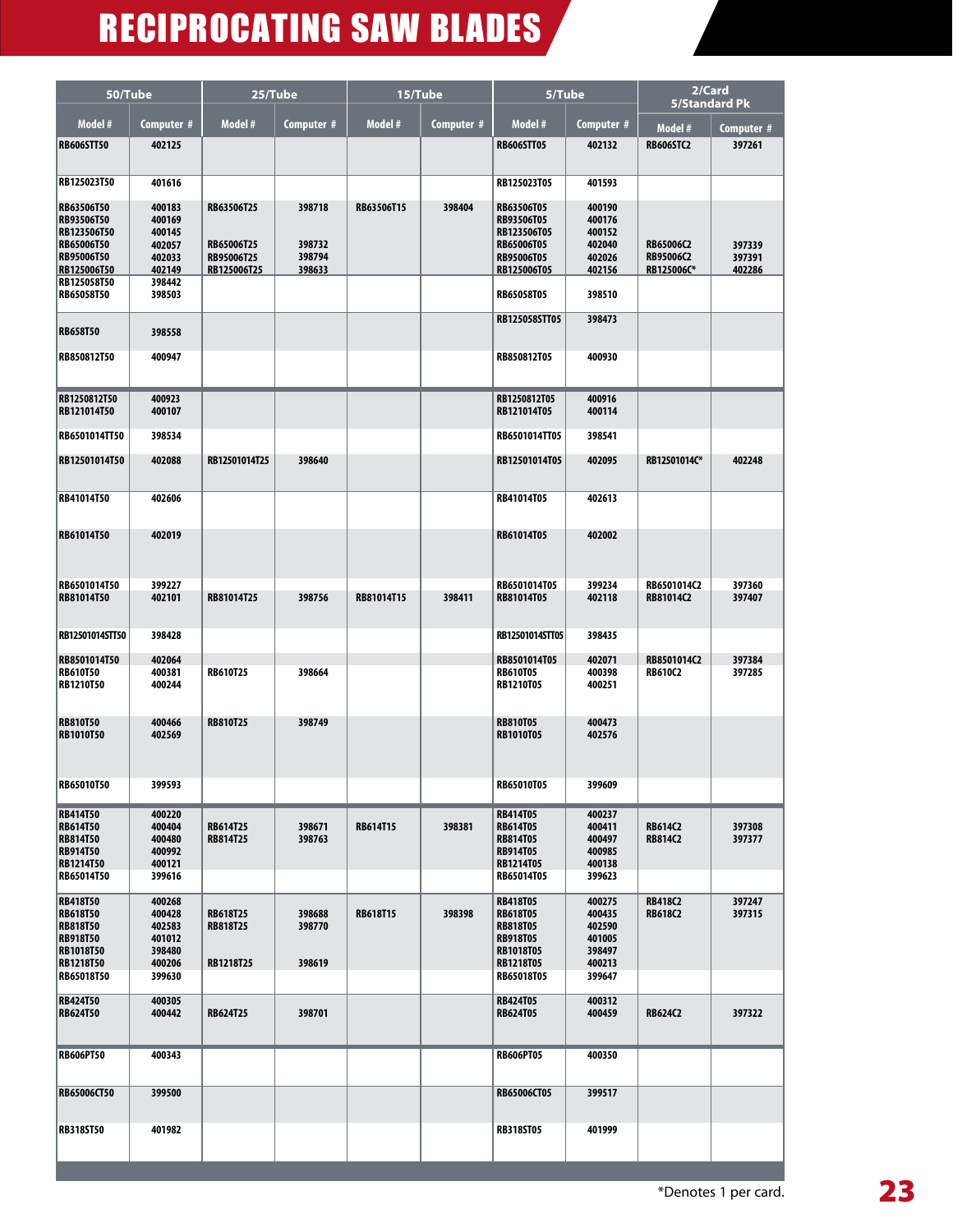## THE REAL McRIPPER® Demolition Blades

Another Morse original. Specially designed for the toughest demolition jobs. Cuts all wood, nail-embedded wood and metals. Extra wide, extra thick blades for stability and control while cutting through structure like walls and roofs

| <b>Lillance</b> | THE REAL MCRIPPER                                |  |
|-----------------|--------------------------------------------------|--|
| <b>MORSE</b>    | THE REAL MCRIPPER                                |  |
| 19806510        | ALL PORT OF DEMOCRATION OF STEAM 153 TRI BLANTAL |  |

#### *Features & Benefits*

- Extra wide, extra thick blades for stabilty and control when cutting through strutures like walls and roofs.
- Greater beam strength to reduce flexing
- Great for tough demolition work

#### *Applications*

General demolition, wood, nail-embedded wood, roofs, walls, metal studs, wallboard, plaster, lath

|                                         | Teeth        |                    | 20/Tube    |                   | 3/Tube    | <b>5/Standard Pack</b> | 1/Card    |
|-----------------------------------------|--------------|--------------------|------------|-------------------|-----------|------------------------|-----------|
| <b>Description</b>                      | Per.<br>Inch | Model #            | Computer # | Model #           | Computer# | Model #                | Computer# |
| 6" X 7/8" X .062 (150 x 22 x 1.6mm)     | 6            | RB66206T20         | 398343     | RB66206T03        | 398350    |                        |           |
| 9" X 7/8" X .062 (225 x 22 x 1.6mm)     |              | <b>RB96206T20</b>  | 402415     | <b>RB96206T03</b> | 402422    | <b>RB96206C</b>        | 397186    |
| $12''$ X 7/8" X .062 (300 x 22 x 1.6mm) | 6            | RB126206T20        | 398305     | RB126206T03       | 398312    | <b>RB126206C</b>       | 397209    |
| 6" X 7/8" X .062 (150 x 22 x 1.6mm)     | 10           | RB66210T20         | 398367     | RB66210T03        | 398374    |                        |           |
| 9" X 7/8" X .062 (225 x 22 x 1.6mm)     | 10           | <b>RB96210T20</b>  | 402439     | RB96210T03        | 402446    |                        |           |
| 12" X 7/8" X .062 (300 x 22 x 1.6mm)    | 10           | <b>RB126210T20</b> | 398329     | RB126210T03       | 398336    |                        |           |

## Fire & Rescue Blades

When lives are on the line, only the best will do. These blades are preferred by professional firefighters who know they can count on Morse. Our blades are thicker than most blades to prevent pinching and bending. The wavy tooth set means the blades can cut more smoothly through a variety materials without binding and still cut quickly. Great for all types of machinable metal encountered in vehicle extraction and demolition.

|                   | <b>Nonce FIRE &amp; RESCUE</b> |  |
|-------------------|--------------------------------|--|
|                   | MORSE FIRE & RESCUE            |  |
| <b>EDISSATION</b> | 9" 211mm - 14 TPI 81-MTTAL     |  |

### *Features & Benefits*

- $\blacksquare$  Wavy set reduces pinching during cuts
- $\blacksquare$  Available in 6", 9", and 12" lengths (152, 229 and 305mm)
- .062" Blade thickness for little or no bending

### *Applications*

Fire & rescue extrication, demolition

|                                         | <b>Teeth</b> | 20/Tube               |           | 3/Tube                |            | 1/Card<br>5/Standard Pack |           |
|-----------------------------------------|--------------|-----------------------|-----------|-----------------------|------------|---------------------------|-----------|
| <b>Description</b>                      | Per<br>Inch  | Model #               | Computer# | Model #               | Computer # | Model #                   | Computer# |
| 6" X 7/8" X .062 (150 x 22 x 1.6mm)     | 10           | <b>RBFR66210WT20</b>  | 403511    | <b>RBFR66210WT03</b>  | 403665     |                           |           |
| 9" X 7/8" X .062 (225 x 22 x 1.6mm)     | 10           | <b>RBFR96210WT20</b>  | 403528    | <b>RBFR96210WT03</b>  | 403689     |                           |           |
| $12''$ X 7/8" X .062 (300 x 22 x 1.6mm) | 10           | <b>RBFR126210WT20</b> | 403504    | <b>RBFR126210WT03</b> | 403702     |                           |           |
| 6" X 7/8" X .062 (150 x 22 x 1.6mm)     | 14           | <b>RBFR66214WT20</b>  | 403542    | <b>RBFR66214WT03</b>  | 403672     | <b>RBFR66214WC</b>        | 397117    |
| 9" X 7/8" X .062 (225 x 22 x 1.6mm)     | 14           | <b>RBFR96214WT20</b>  | 403559    | <b>RBFR96214WT03</b>  | 403696     | <b>RBFR96214WC</b>        | 397131    |
| 12" X 7/8" X .062 (300 x 22 x 1.6mm)    | 14           | <b>RBFR126214WT20</b> | 403535    | <b>RBFR126214WT03</b> | 403719     | <b>RBFR126214WC</b>       | 397155    |

## U-Shank Bi-Metal Blades

Specially designed bi-metal recip with U-shank for cutting pipes and metal sections. Fits pipe clamp recip saws from manufactures like REMS, Roller's, Ridgid, Pace, and Flex. (5) blades per pouch.

| <b>CONTRACTOR</b><br>17 S.J |  | CUTS FOR UP BE<br><b>MORSE</b> PROGRESSIVE CONTINUES.<br>PLEDANT - WHITNE - WATER MUSE | 1. 不可以改善的人的 医皮肤病 |
|-----------------------------|--|----------------------------------------------------------------------------------------|------------------|
|-----------------------------|--|----------------------------------------------------------------------------------------|------------------|

### *Features & Benefits*

- $\blacksquare$  Designed for thin wall metal and plastic pipe
- Various lengths available designed to cut 2", 4" or 6" pipe
- Will cut all types of machinable metal

### *Applications*

Thin wall metal and plastic pipe. Fits pipe clamp recip saws from manufactures like REMS, Roller's, Ridgid, Pace, and Flex.

|                                                          |                   | <b>Length X Width X Thickness</b> | <b>Teeth</b><br><b>Per</b> |                  | 5/Pouch   |
|----------------------------------------------------------|-------------------|-----------------------------------|----------------------------|------------------|-----------|
| <b>Recommended Use</b>                                   | <b>Inches</b>     | mm                                | <b>Inch</b>                | Model #          | Computer# |
| Cuts thin wall metal and plastic pipe up to 6" diameter. | 12 X 1 X .050     | 300 X 25 X 1.3                    | 6                          | <b>RBU1206P</b>  | 403641    |
| Cuts pipe up to 2" diameter.                             | 5-1/2 X 1 X .062  | 140 X 25 X 1.6                    | ۰                          | <b>RBU5508P</b>  | 400015    |
| Cuts pipe up to 4" diameter.                             | 8 X 1 X .062      | 200 X 25 X 1.6                    | $\bullet$<br>ō             | <b>RBU808P</b>   | 400053    |
| Cuts pipe up to 6" diameter.                             | 10-1/2 X 1 X .062 | 263 X 25 X 1.6                    | $\bullet$                  | <b>RBU10508P</b> | 399975    |
| Cuts thin wall metal and plastic pipe up to 6" diameter. | 12 X 1 X .062     | 300 X 25 X 1.6                    | $\Omega$                   | <b>RBU1208P</b>  | 403610    |
| Cuts thin wall metal and plastic pipe up to 2" diameter. | 5-1/2 X 1 X .035  | 140 X 25 X .9                     | 14                         | <b>RBU5514P</b>  | 400039    |
| Cuts thin wall metal and plastic pipe up to 4" diameter. | 8 X 1 X .035      | 200 X 25 X .9                     | 14                         | <b>RBU814P</b>   | 400077    |
| Cuts thin wall metal and plastic pipe up to 6" diameter. | 12 X 1 X .035     | 300 X 25 X .9                     | 14                         | <b>RBU1214P</b>  | 403627    |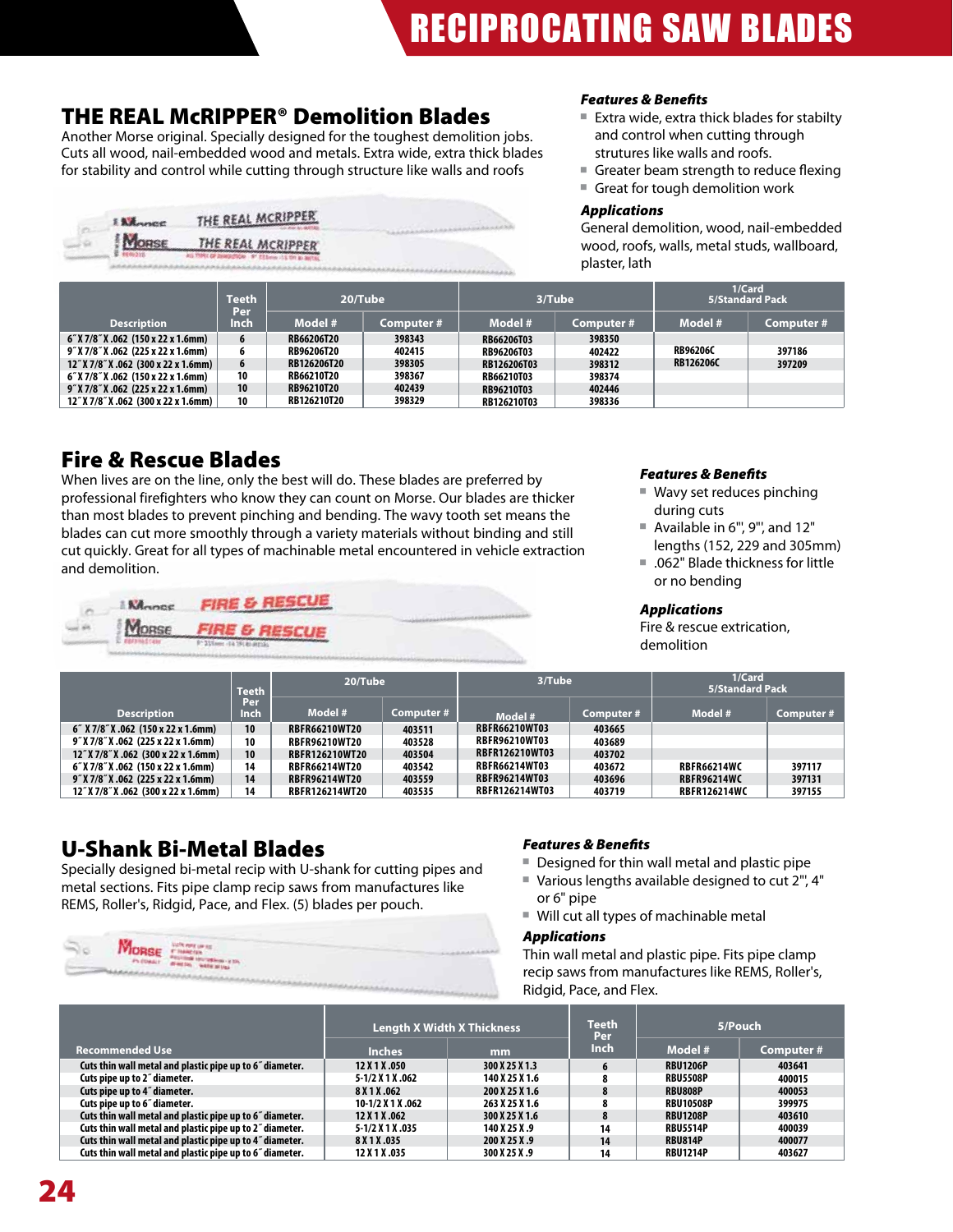## Bi-Metal Recip Kits & Assortment Pouch

Handy assortments of our most popular sizes in tough high-strength polystyrene boxes. Assortment Pouch has see-through vinyl side.





| <b>Description</b>                | Model #          | Computer # | <b>Contains</b>                                                                   |
|-----------------------------------|------------------|------------|-----------------------------------------------------------------------------------|
| <b>General Purpose Assortment</b> | <b>RBKITGP01</b> | 397483     | (5) ea: RB618, (6) ea: RB65006, (2) ea: RB814, RB8501014, RB95006 + Storage Tube  |
| <b>Heavy Duty Assortment</b>      | <b>RBKITHD01</b> | 397490     | (4) ea: RBMC64218, (2) ea: RB66210, RBFR66214W, RB96210, RBMC94214 + Storage Tube |
| <b>Contractor General Use Kit</b> | <b>RBKIT01</b>   | 405003     | (7) ea: RB618, RB63506, RB658, RB610, RB614, RB61014                              |
| <b>Contractor Heavy Duty Kit</b>  | <b>RBKIT02</b>   | 405010     | (5) ea: RB65058, RB65010, RB65014, RB65018 / (10) ea: RB65006                     |
| <b>Demolition Kit</b>             | <b>RBKIT03</b>   | 405027     | (5) ea: RB65006, RB65058, RB65010 / (4) ea: RB66206 / (8) ea: RB66210             |
| <b>Assortment Pouch</b>           | RBP01            | 403030     | (1) ea: RB414, RB418, RB614, RB618, RB65006                                       |

## Jab Saw

Heavy duty, ergonomic handle to use with either a reciprocating or a hack saw blade. Allows for quick blade changes for various applications.

PACKAGING: 1 per card / 6 cards per box

| <b>Description</b>             | Model Number   Computer # |        |
|--------------------------------|---------------------------|--------|
| Jab saw with 6".050 6TPI blade | <b>JSHRBC01</b>           | 397063 |

## Bi-Metal Air Saw Blades

Specially designed bi-metal blades for use in pneumatic saws for thin sheet metal.



### *Features & Benefits*

■ Heavy duty, ergonomic handle

*<u>ALLERSSON</u>* 

- Easily change blades for either hacks or recips
- Comes with a 6" .050 (150mm x 1.3mm) 6 TPI bi-metal reciprocating saw blade
- � Great for tight, confined places

### *Applications*

Plaster, drywall, wood & metal

### *Features & Benefits*

- $\blacksquare$  Fine teeth for cutting thin metal
- Used mostly for auto body, muffler shops, or other metal fabricating shops

## *Applications*

Thin sheet metal, automotive, muffler shops, metal fabricating

|                | <b>Length X Width X Thickness</b>          | Teeth<br>Per | 25/Tube            |           |                    | 5/Tube     |                             |
|----------------|--------------------------------------------|--------------|--------------------|-----------|--------------------|------------|-----------------------------|
| <b>Inches</b>  | <sub>mm</sub>                              | Inch         | Model #            | Computer# | Model #            | Computer # |                             |
| 3 X 1/2 X .025 | 75 X 12.7 X .6                             | 14           | <b>RBA314T25</b>   | 398572    | <b>RBA314T05</b>   | 398220     |                             |
| 3 X 1/2 X .025 | 75 X 12.7 X .6                             | 18           | <b>RBA318T25</b>   | 398589    | <b>RBA318T05</b>   | 398244     |                             |
| 3 X 1/2 X .025 | 75 X 12.7 X .6                             | 24           | <b>RBA324T25</b>   | 398596    | <b>RBA324T05</b>   | 398268     |                             |
| 3 X 1/2 X .025 | 75 X 12.7 X.6                              | 32           | <b>RBA332T25</b>   | 398602    | <b>RBA332T05</b>   | 398282     |                             |
| 4 X 1/2 X .025 | 100 X 12.7 X .6                            | 14           | <b>RBA414T25</b>   | 397513    | <b>RBA414T05</b>   | 397506     |                             |
| 4 X 1/2 X .025 | 100 X 12.7 X .6                            | 18           | <b>RBA418T25</b>   | 397537    | <b>RBA418T05</b>   | 397520     |                             |
| 4 X 1/2 X .025 | 100 X 12.7 X .6                            | 24           | <b>RBA424T25</b>   | 397551    | <b>RBA424T05</b>   | 397544     |                             |
| 4 X 1/2 X .025 | 100 X 12.7 X .6                            | 32           | <b>RBA432T25</b>   | 397575    | <b>RBA432T05</b>   | 397568     |                             |
|                | <b>.035 THICK HEAVY DUTY AIRSAW BLADES</b> |              |                    |           |                    |            |                             |
| 3 X 1/2 X .025 | 75 X 12.7 X.6                              | 14           | <b>RBA33514T25</b> | 396882    | <b>RBA33514T05</b> | 396806     |                             |
| 3 X 1/2 X .025 | 75 X 12.7 X.6                              | 18           | <b>RBA33518T25</b> | 396899    | <b>RBA33518T05</b> | 396813     |                             |
| 3 X 1/2 X .025 | 75 X 12.7 X .6                             | 24           | <b>RBA33524T25</b> | 396905    | <b>RBA33524T05</b> | 396820     |                             |
| 3 X 1/2 X .025 | 75 X 12.7 X.6                              | 32           | <b>RBA33532T25</b> | 396912    | <b>RBA33532T05</b> | 396837     |                             |
| 4 X 1/2 X .025 | 100 X 12.7 X .6                            | 14           | <b>RBA43514T25</b> | 396929    | <b>RBA43514T05</b> | 396844     | FROM THE M. K. MORSE COMPAN |
| 4 X 1/2 X .025 | 100 X 12.7 X .6                            | 18           | <b>RBA43518T25</b> | 396936    | <b>RBA43518T05</b> | 396851     |                             |
| 4 X 1/2 X .025 | 100 X 12.7 X .6                            | 24           | <b>RBA43524T25</b> | 396943    | <b>RBA43524T05</b> | 396868     |                             |
| 4 X 1/2 X .025 | 100 X 12.7 X .6                            | 32           | <b>RBA43532T25</b> | 396950    | <b>RBA43532T05</b> | 396875     |                             |